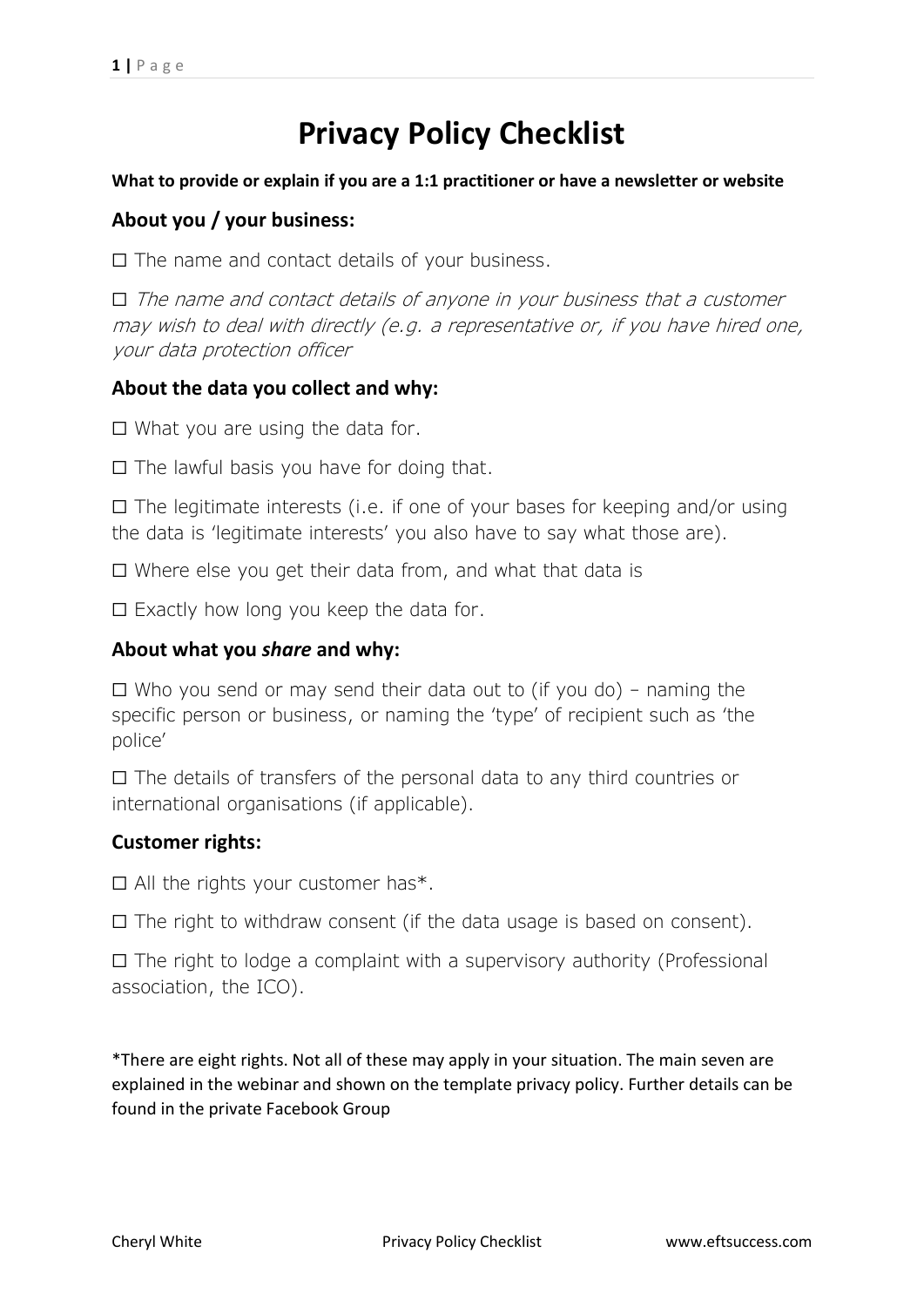**When your business gets bigger you may also need to declare these other details, for example if you one day design an insurable practitioner training and are required to keep an active database of registered/qualified practitioners**

☐ The details of whether individuals are under a statutory or contractual obligation to provide their personal data

E.g. you may make it part of their *contract* as a qualified practitioner to keep you updated on current address, contact details, insured status. This will allow you to respond if one of their clients contacts you as the 'supervisory authority' (to complain), and also allow you to see if someone has not been in practice for a year or more (e.g. if continuous practice and cpd are requirements to retain status)

☐ The details of the existence of automated decision-making, including profiling

E.g. If there is a practitioner test that is run online and marked automatically – you may also want to give contact details for any 'real person' specifically dealing with that, if it is not you.

When you are finally at this level, the eighth customer right will also come into force. That relates to their rights to do with automated decision making and automated personal profiling (and when that method can and cannot be used).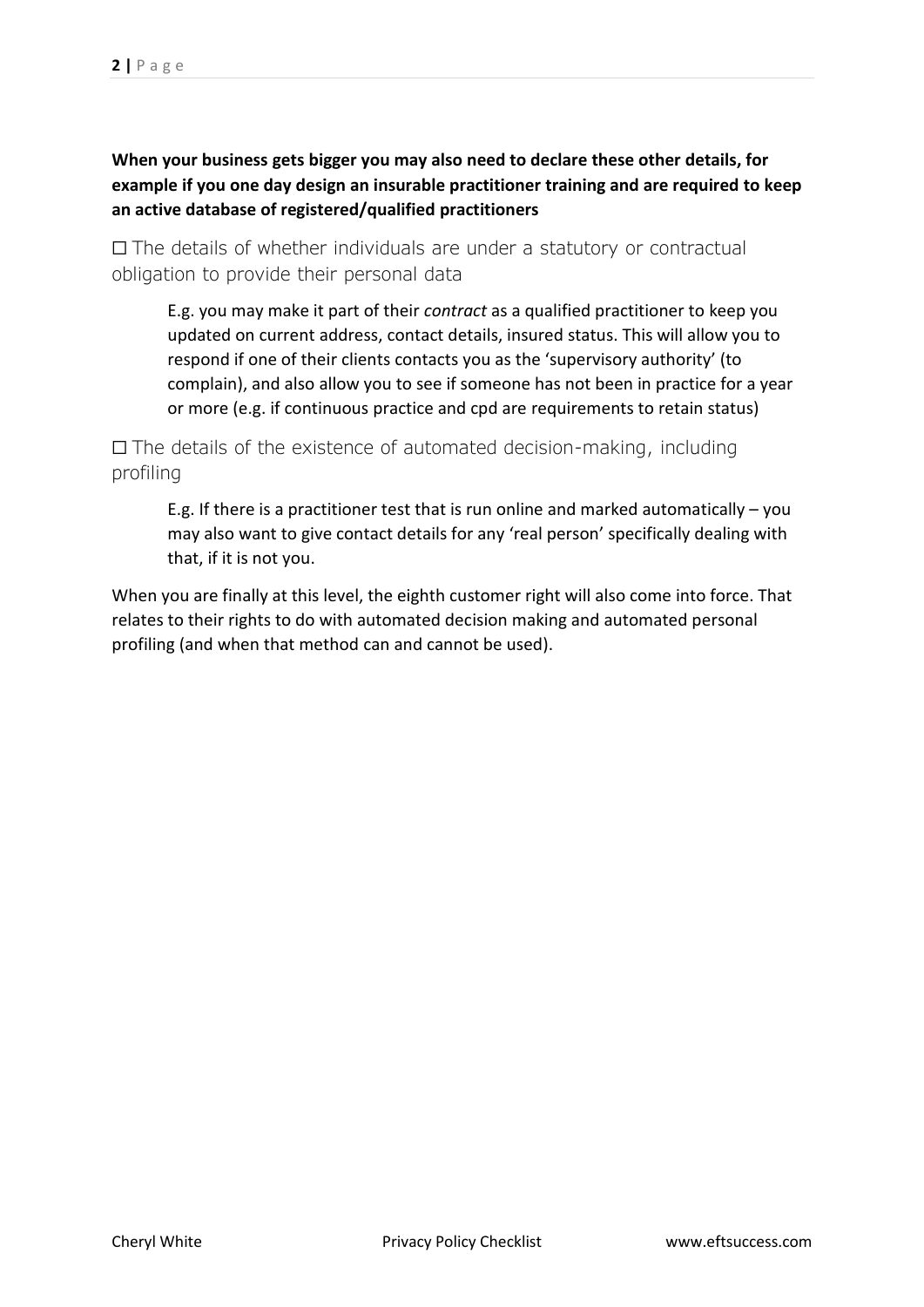Here is a sample Privacy Policy. There are many ways to lay this information out, as long as you cover everything that is in the checklist above and this is just an example. Don't forget to look at the GDPR compliant privacy policies turning up on websites that you value and to take ideas from those.

In this following example I have not just listed customer rights, but also gone into detail. You can just as easily give less info and simply say what the right is and how to activate it (i.e. both verbally or in writing).

Areas for alteration to suit your own business are highlighted in yellow.

If you like this layout it is also being given to you as a separate word document for ease of editing. On the word document version feel free to delete whole sections if they do not apply or to add more, as you wish.

## **Privacy Policy**

This is the privacy policy for Name, trading as Business name

And as the following website(s) and social media identities:

Websites / FB Page names etc

**Contact details:**

Postal address

email

There are two sections to the following information:

- 1. About your personal data the type of data that is collected or used, including when, how and why
- 2. Your rights all the ways that you can control what happens with your data

### **About your personal data:**

#### **When you make an enquiry**

The name and contact details you give and the content of your message(s) are retained for three reasons: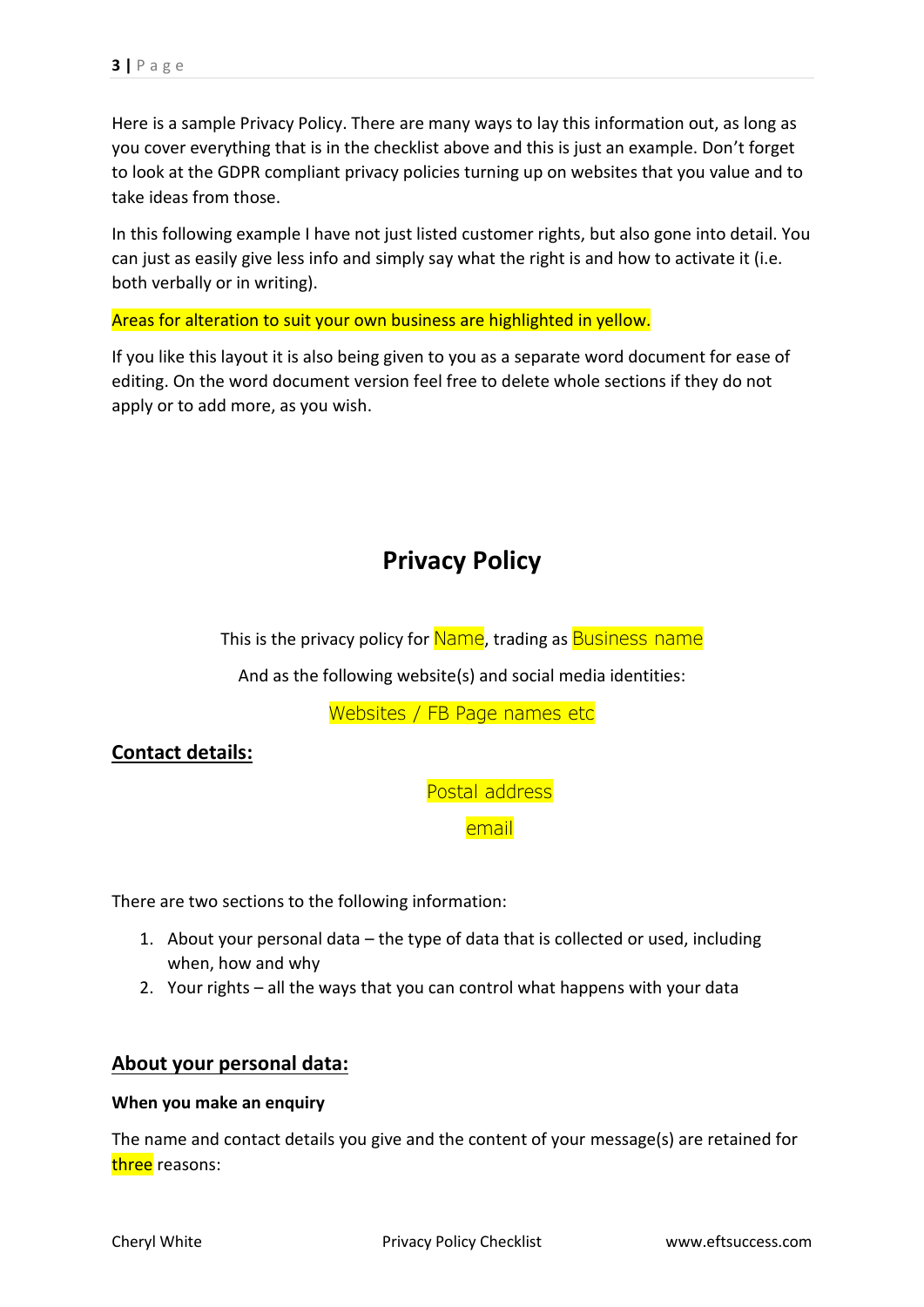- 1. By your consent
- 2. As part of a 'contract' (only while we communicate)
- 3. For legitimate business interests for good business practice I keep tabs on who has made contact before, the types of questions asked etc

#### **When you make an online purchase as a single purchase, a membership or subscription**

This is a contract for services. Your contact details are dealt with as above (consent, contract, legitimate reasons) – also these, your purchase history and the payment details (sent to me from Paypal or Stripe) are retained for six years beyond the end of the contract for legal reasons – accounting law.

#### **When you attend a workshop or training**

All of the above applies. I also keep record of your attendance, your certificates earned etc on the legal bases of both contract and legitimate interest – so that I can confirm your certificate status / reissue certification if required, also so that I can send you updates or offers which may be of specific interest to you as an attendee/graduate.

#### **When you work with me 1:1**

Client work is different. Dependent on the work, you may wish (or need) to provide personal details of a sensitive nature.

As an intake form this data is retained in **printed or handwritten** format and include your contact details and where appropriate, signature. The sensitive nature of such documents will generally be in relation to health or medical history.

As session notes these are **scant memos handwritten by me** for the purpose of fulfilling our contract and keeping tabs on the work during the session and from one week to the next, filed separately with only initials and date as identifiers so that no other person may connect these details alone to your personal identity.

In both cases I am required by law to retain these records for six years after the completion of our contract – or in the case of a minor, from six years beyond the date of their eighteenth birthday.

#### **Other data sources:**

Incoming data is also received from my website host Weebly, when you contact me through my site, also from Paypal or Stripe, when you make a purchase and Skype or Zoom when we hold an online meeting or client session.

I may also, with your clear consent or request, receive information from another practitioner or therapist as part of a referral. In such a case you may be unaware that the consented data transfer has taken place, I will therefore inform you of receipt within 28 days.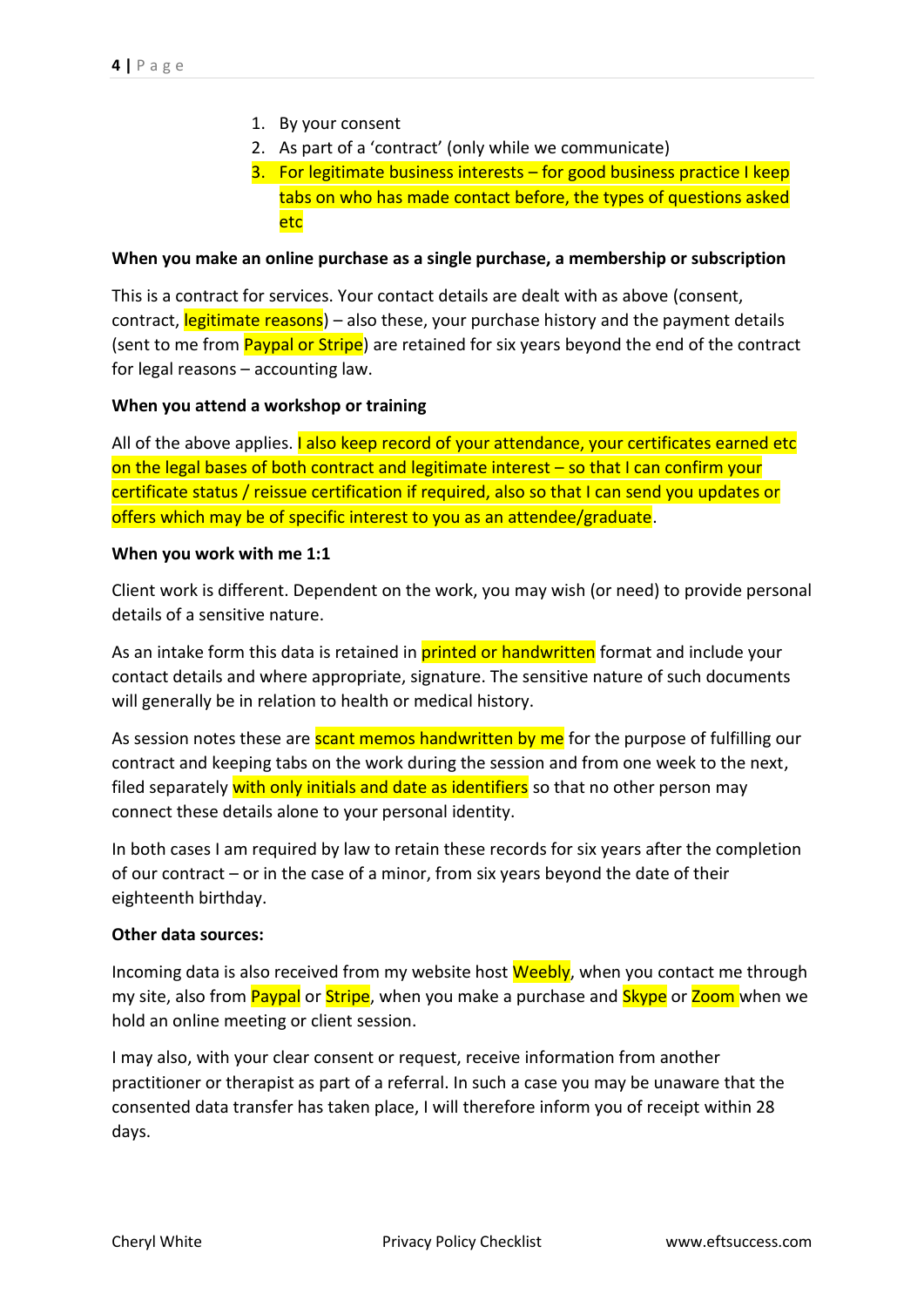#### **Sharing your data**

Your privacy is important and I do not sell your data. I do not share your data except as outlined here and by your consent or under the law.

When working together, I may, with your clear consent or request, give out elements of your personal information to another practitioner or therapist as part of a referral.

In continuation of current UK law on confidentiality I also retain the right and in some cases the legal requirement to breach confidentiality, to inform an authority such as the police or your GP of impending harm or illegality.

## **Your Rights**

The GDPR sets out clearly what your rights are. It also lays out deadlines for a reply and other rules which are reproduced for your information at the bottom of this section.

#### **Right to be informed**

You have the right to be informed about the collection and use of your personal data. This is a key transparency requirement under the GDPR.

I must provide you with information including: my purposes for processing your personal data, my retention periods for that personal data, and who it will be shared with. This 'privacy information' is provided above.

I must provide you with privacy information at the time I collect your personal data from you, in other words it has to be available to you before you fill in a form or hand over your data such as your email address.

If I obtain your personal data from other sources, e.g. by referral or from the payment service provider your selected, I must provide you with privacy information within a reasonable period of obtaining the data and no later than one month.

There are a few circumstances when I do not need to provide people with privacy information, such as if an individual already has the information or if it would involve a disproportionate effort to provide it.

The information I provide to people must be concise, transparent, intelligible, easily accessible, and it must use clear and plain language. Therefore if there is anything you do not understand, please get in touch.

#### **Right of access**

You have the right to access your personal data and supplementary information. This allows you to be aware of and verify the lawfulness of the processing.

You are entitled to confirmation that your data is being processed, access to your personal data, and

other supplementary information as provided in this privacy notice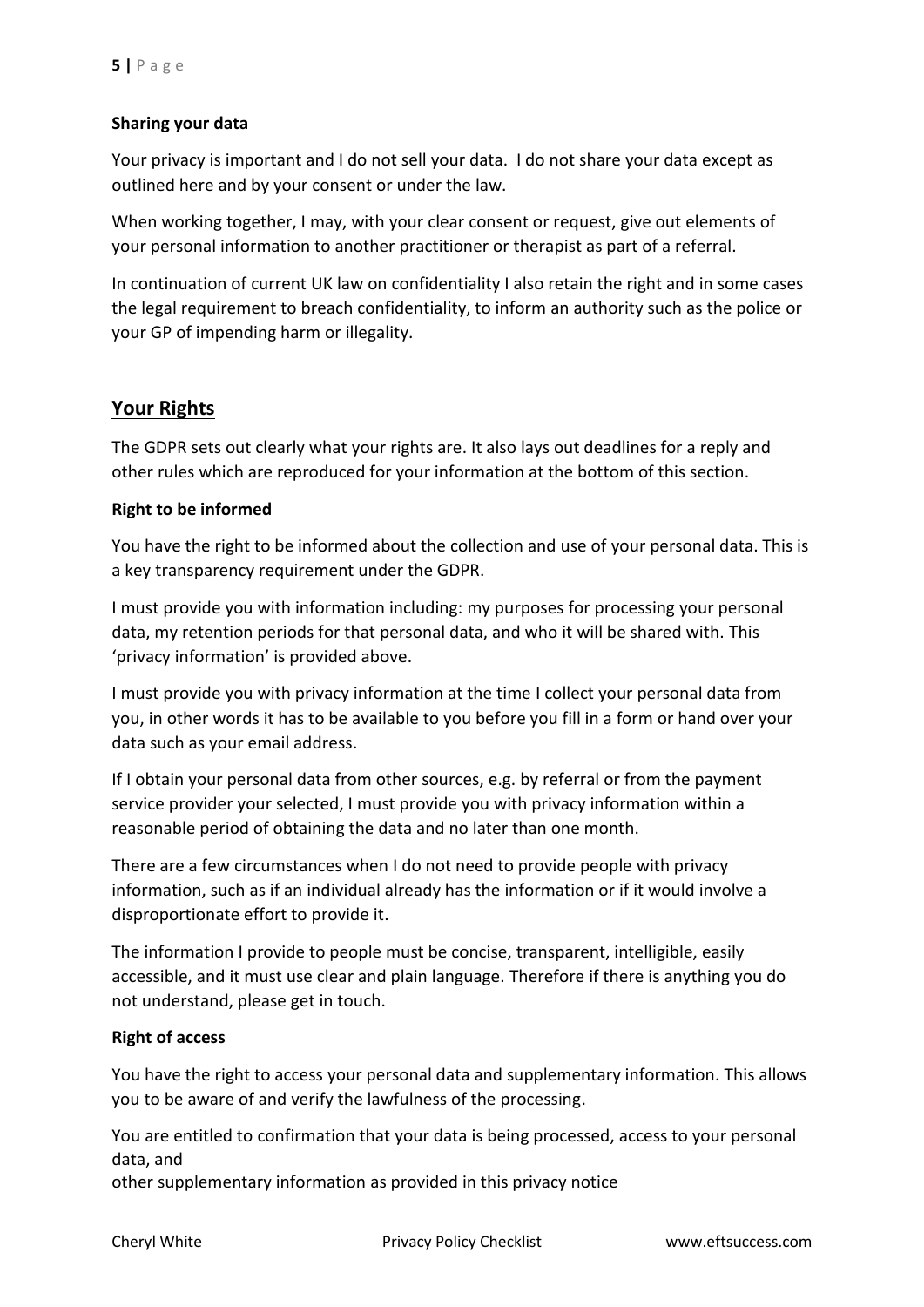#### **Right to rectification**

You have the right to have the data your personal data corrected if it is incorrect, or completed if it is incomplete.

#### **Right to erasure**

You may request, verbally or in writing, to have your data erased. This is also commonly known as 'the right to be forgotten'. This right only takes effect when:

- Your personal data is no longer necessary for the purpose for which it was originally collected or processed,
- you withdraw your consent when the sole legal basis to hold this information is your consent,
- There is a legitimate interest in processing this data, which does not override your request
- processing/analysing of the personal data was for direct marketing purposes and this is the use you object to
- your personal data was processed unlawfully without a proper legal basis
- There is a legal obligation to comply with your request; or
- If the personal data was processed to offer information society services to a child.

#### **Right to restrict processing**

You have the right to request the restriction or suppression of your personal data. In other words you want to stop the data being used but keep it on file.

In this case your personal data cannot be used and can only be stored unless:

- you give your consent;
- it is for the establishment, exercise or defence of legal claims;
- it is for the protection of the rights of another person (natural or legal); or
- it is for reasons of important public interest.

#### **Right to data portability**

This allows you to obtain and reuse your personal data for your own purposes across different services. It allows you to move, copy or transfer personal data easily from one IT environment to another in a safe and secure way, without affecting its usability. Doing this is meant to enable you to take advantage of applications and services that can use this data to find you a better deal or help you understand your spending habits. In general this rule exists for data held by big service providers, such as your call history or insurance or gas bill history. The right also only applies to information you have provided.

If, as a private client you wish to carry a copy of your case notes or other sensitive data to another practitioner or other mental, physical or spiritual health service, these may be provided to you or to the nominated service provider, on request, as an encrypted and password protected document.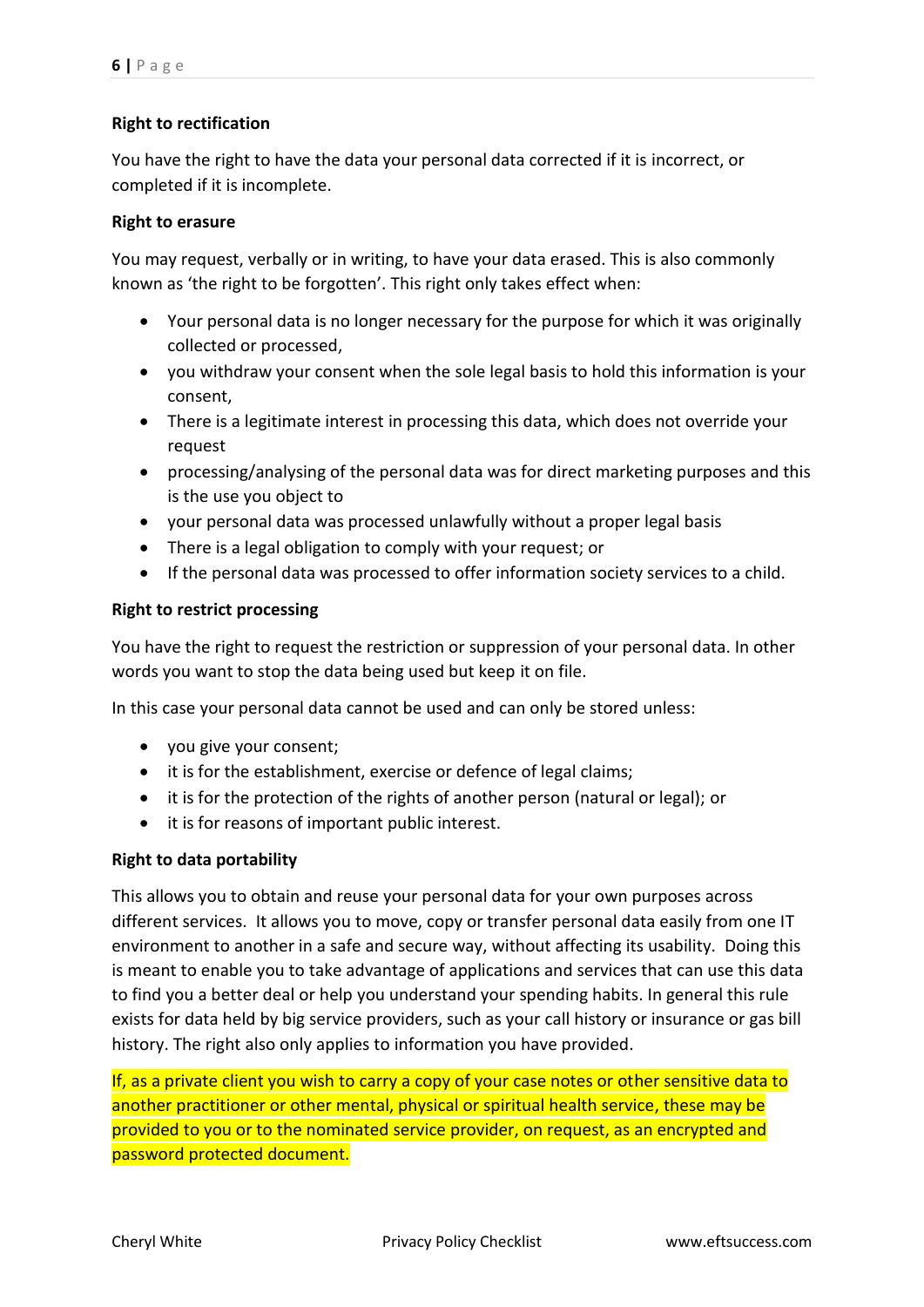#### **Right to object**

Individuals have the right to object to:

- processing based on legitimate interests or the performance of a task in the public interest/exercise of official authority (including profiling);
- direct marketing (including profiling); and
- processing for purposes of scientific/historical research and statistics.

Your objection must be made on grounds relating to your particular situation.

Once you object your data can no longer be processed, unless

- there are demonstrably compelling legitimate grounds for the processing, which override the interests, rights and freedoms of the individual; or
- the processing is for the establishment, exercise or defence of legal claims.

You may complain directly to me using the contact details above. If you find the outcome unsatisfactory you are then able to object or complain to:

Name and contact details of ICO , professional association or insurer

You may of course also exercise your right to legal action.

#### **Timelines:**

You can claim a right verbally or in writing.

A response should come without delay and at least within one month of receipt. The time limit is calculated from the day after you make the request (whether the day after is a working day or not) until the corresponding calendar date in the next month.

#### I aim to respond within 28 days.

#### **Exceptions:**

When you request access to your data, a copy must be provided free of charge. However, you can be charged a 'reasonable fee' when a request is:

- manifestly unfounded or excessive, particularly if it is repetitive, unless that's because I failed to respond; or
- for further copies of the same information (that's previously been provided).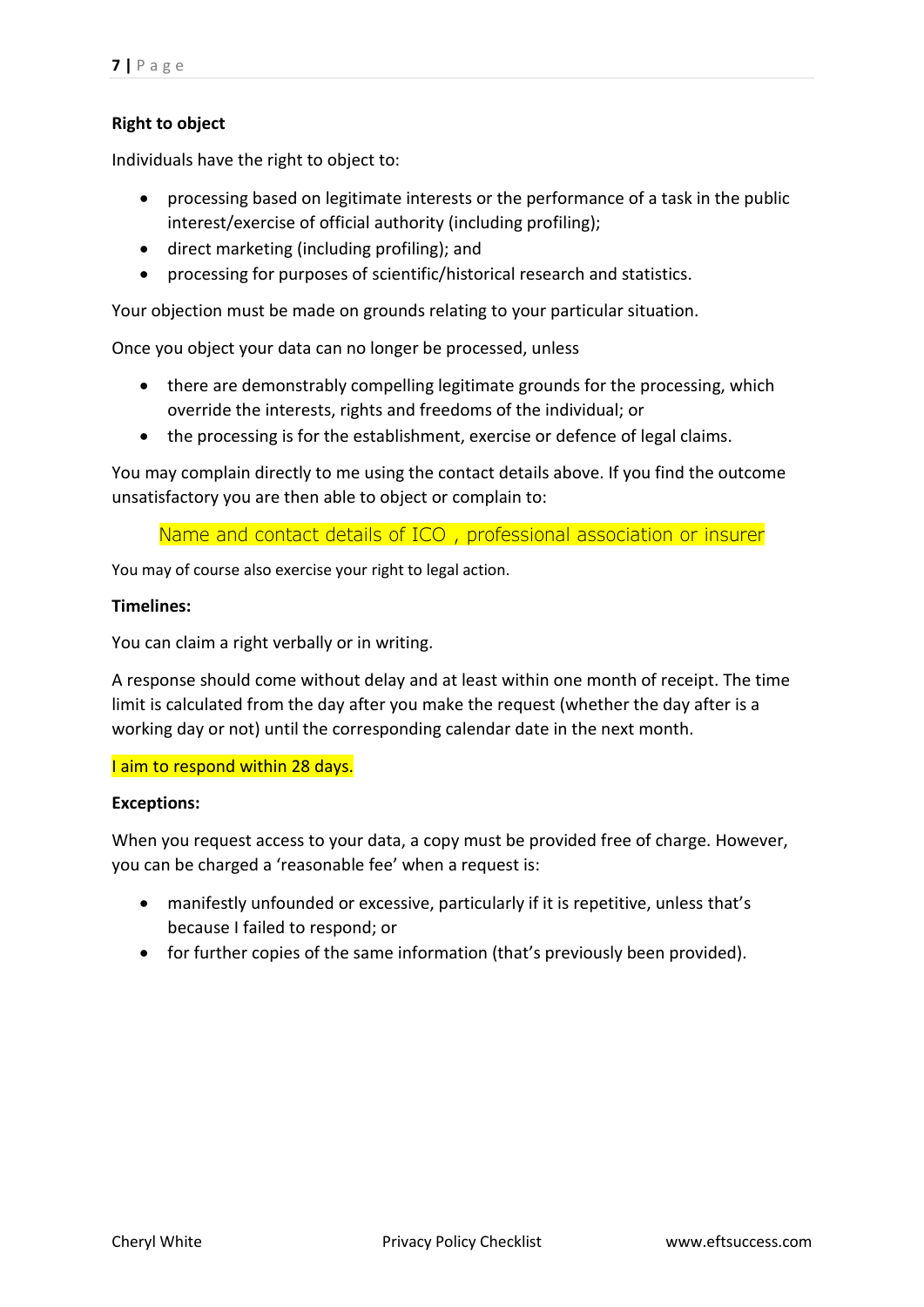**Handy hint:** When issuing a privacy policy, keep a note in the footer of creation date and version number. This helps clients to realise that you do sometimes review and update your processes. It also helps you to make sure that if you update your printed Privacy Policy you are using the same version on your website too!

## **Intake forms:**

Intake forms vary wildly – we are complementary therapists filling the space between mainstream counselling, health and wellbeing and pastoral care and some of us veer toward the life and business coaching model. Each intake form will therefore be unique.

There are a wide variety of professional layouts to be found here: [\(Google search results\)](https://www.google.co.uk/search?rlz=1C1CHBF_en-GBGB788GB788&ei=fmH4WoXJMsqbgAaI_qDoAw&q=counseling+intake+assessment+form+UK&oq=counseling+intake+assessment+form+UK&gs_l=psy-ab.3...2919.3669.0.5255.3.3.0.0.0.0.178.486.0j3.3.0....0...1.1.64.psy-ab..0.2.310...0i22i30k1j33i21k1.0.sIYKmdtzhuc)

#### **More checklists:**

Below are three more checklists to help you look at the ways that you collect data, and to help you set up ways to respond to clients making an objection.

Remember that you may only have one or two paths for incoming data and that you may never come across an objection, particularly if you have a good intake form.

- **1.** Data Audit questionnaire
- **2.** ICO's checklists for managing consent
- **3.** Handling objections questionnaire

#### You will need this information from the ICO website:

If you refuse to comply with an objection you must

"inform the individual without undue delay and within one month of receipt of the request. You should inform the individual about:

- the reasons you are not taking action;
- their right to make a complaint to the ICO or another supervisory authority; and
- their ability to seek to enforce this right through a judicial remedy.

"You should also provide this information if you request a reasonable fee or need additional information to identify the individual."

"You can extend the time to respond to an objection by a further two months if the request is complex or you have received a number of requests from the individual. You must let the individual know within one month of receiving their objection and explain why the extension is necessary."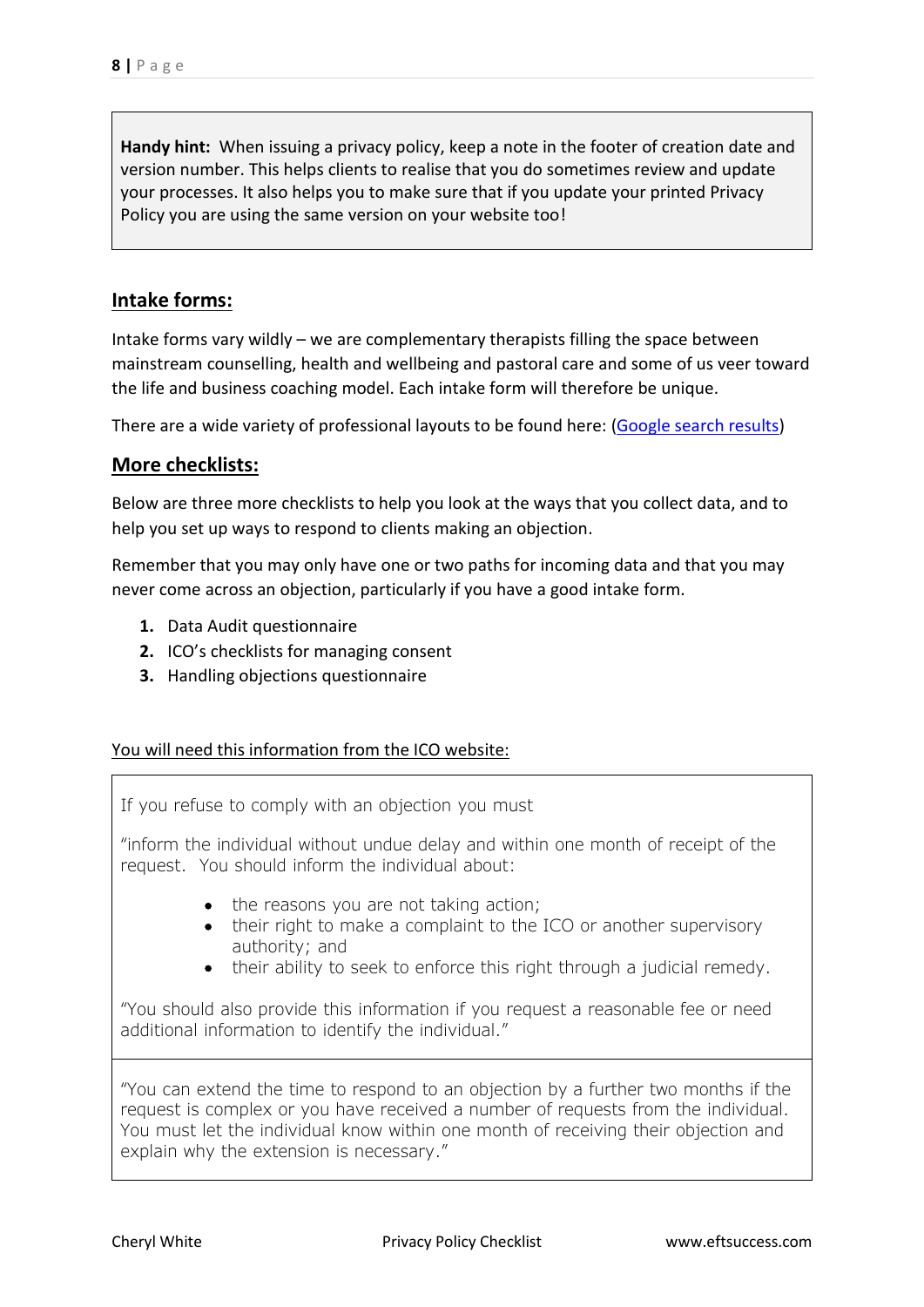## Data audit questionnaire

Why do you use personal data in your business?

Who do you hold information about?

What information do you hold about them?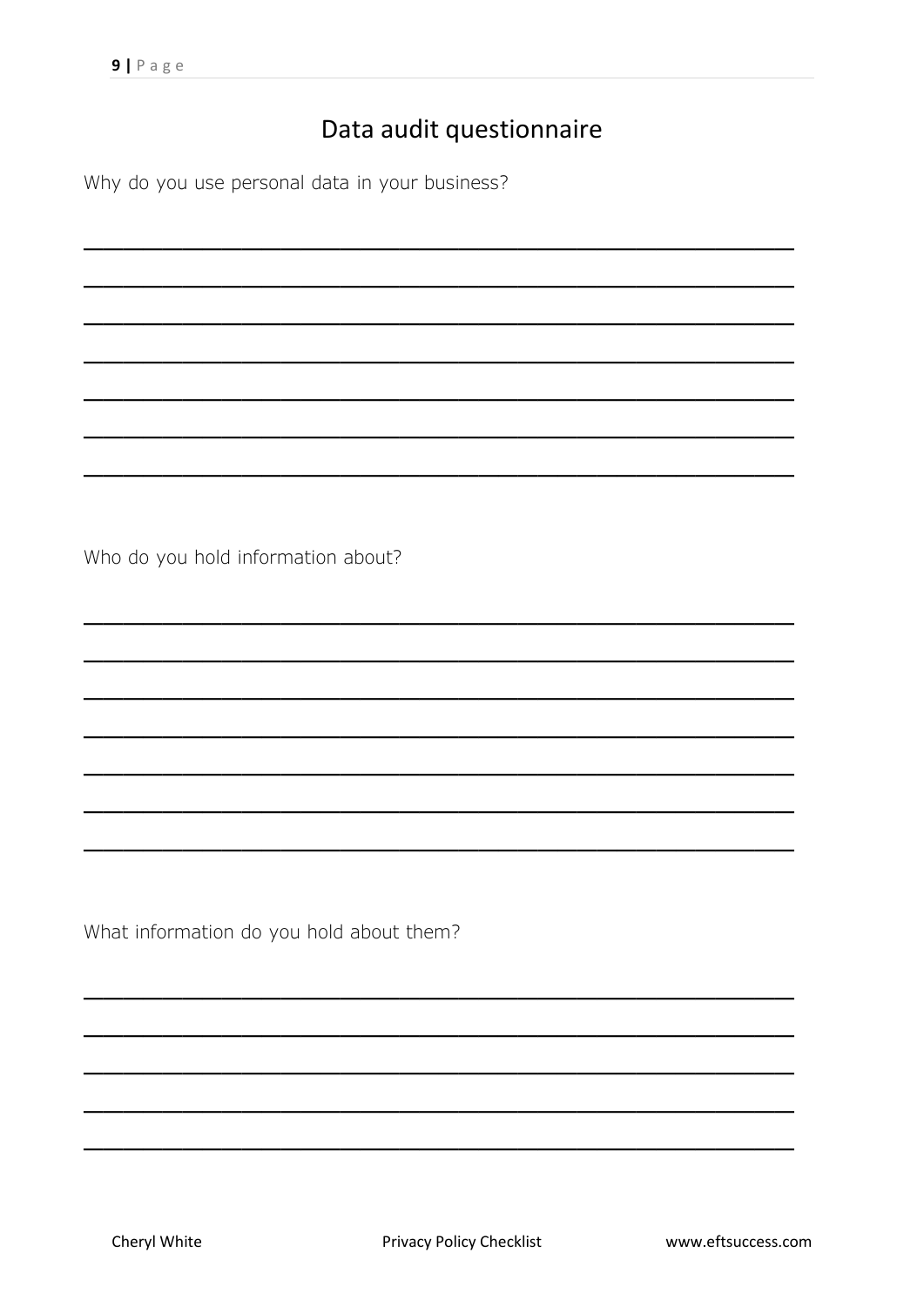Who do you share it with?

How long do you hold it for?

How do you keep it safe?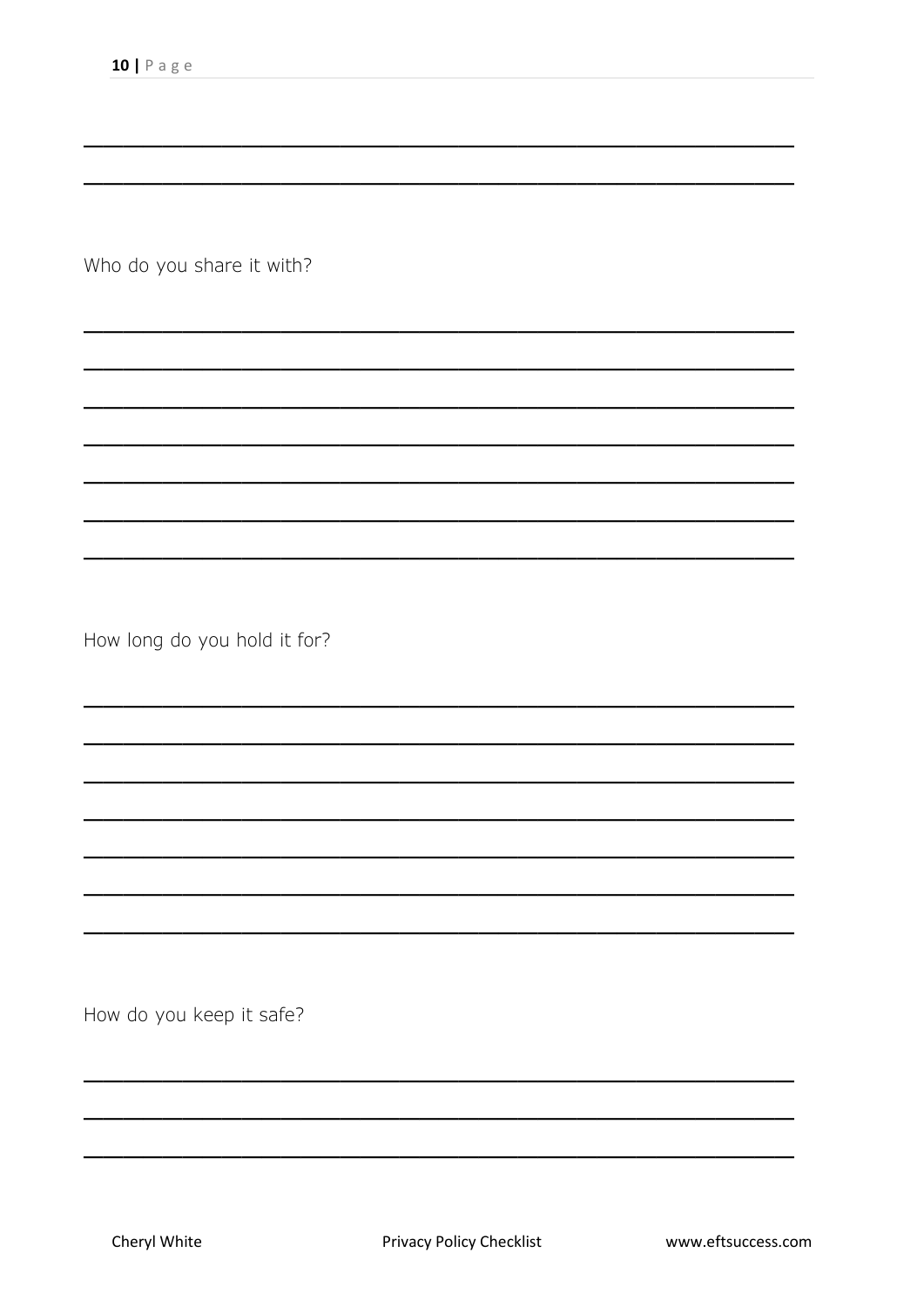What are your processing contracts with EU and non-EU processors?

What if anything needs updating on your current privacy policy?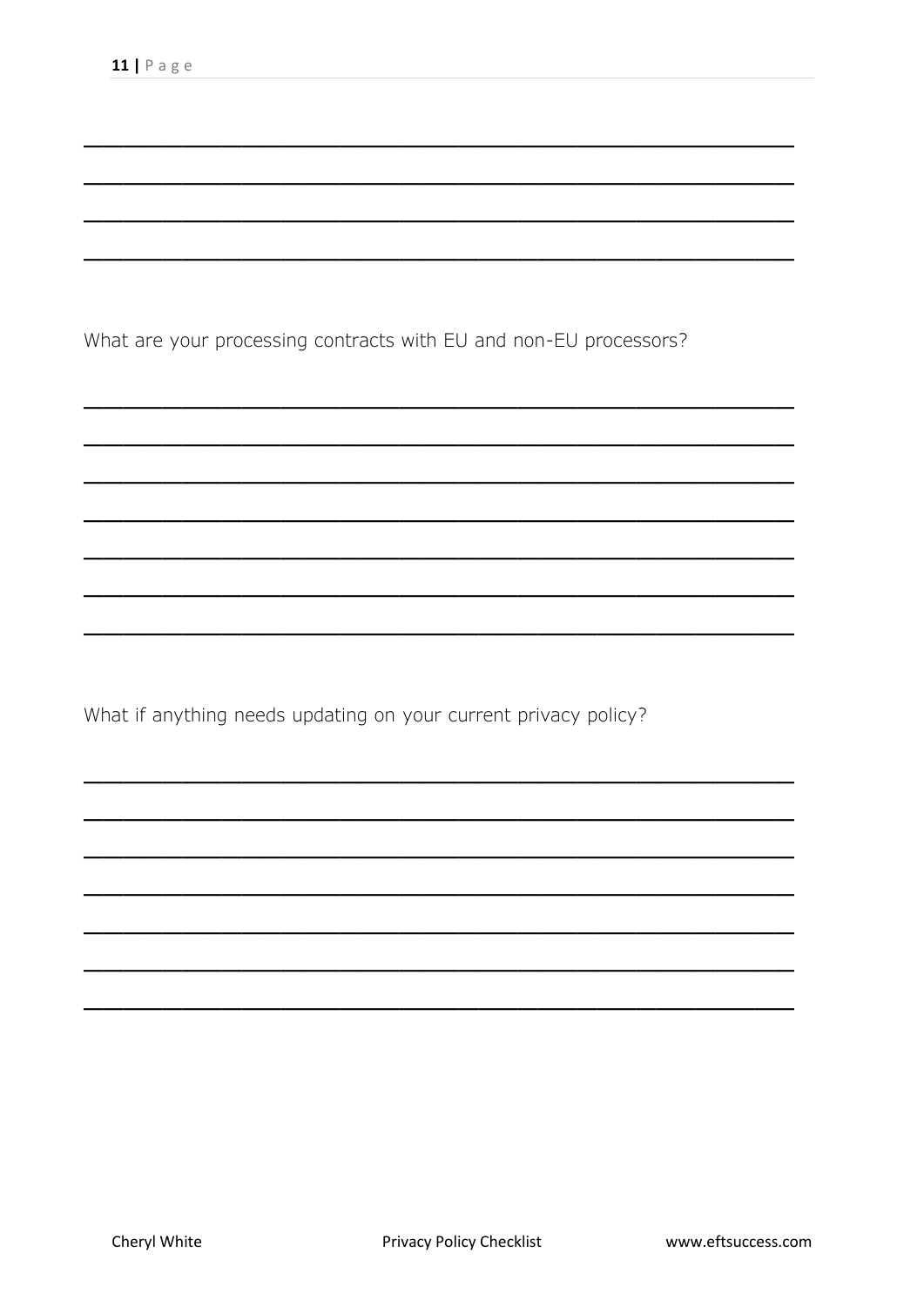## ICO's checklists for managing consent:

## **Asking for consent**

☐ We have checked that consent is the most appropriate lawful basis for processing.

☐ We have made the request for consent prominent and separate from our terms and conditions.

☐ We ask people to positively opt in.

☐ We don't use pre-ticked boxes or any other type of default consent.

☐ We use clear, plain language that is easy to understand.

 $\Box$  We specify why we want the data and what we're going to do with it.

☐ We give separate distinct ('granular') options to consent separately to different purposes and types of processing.

☐ We name our organisation and any third party controllers who will be relying on the consent.

☐ We tell individuals they can withdraw their consent.

☐ We ensure that individuals can refuse to consent without detriment.

☐ We avoid making consent a precondition of a service.

☐ If we offer online services directly to children, we only seek consent if we have age-verification measures (and parental-consent measures for younger children) in place.

### **Recording consent**

☐ We keep a record of when and how we got consent from the individual.

☐ We keep a record of exactly what they were told at the time.

### **Managing consent**

☐ We regularly review consents to check that the relationship, the processing and the purposes have not changed.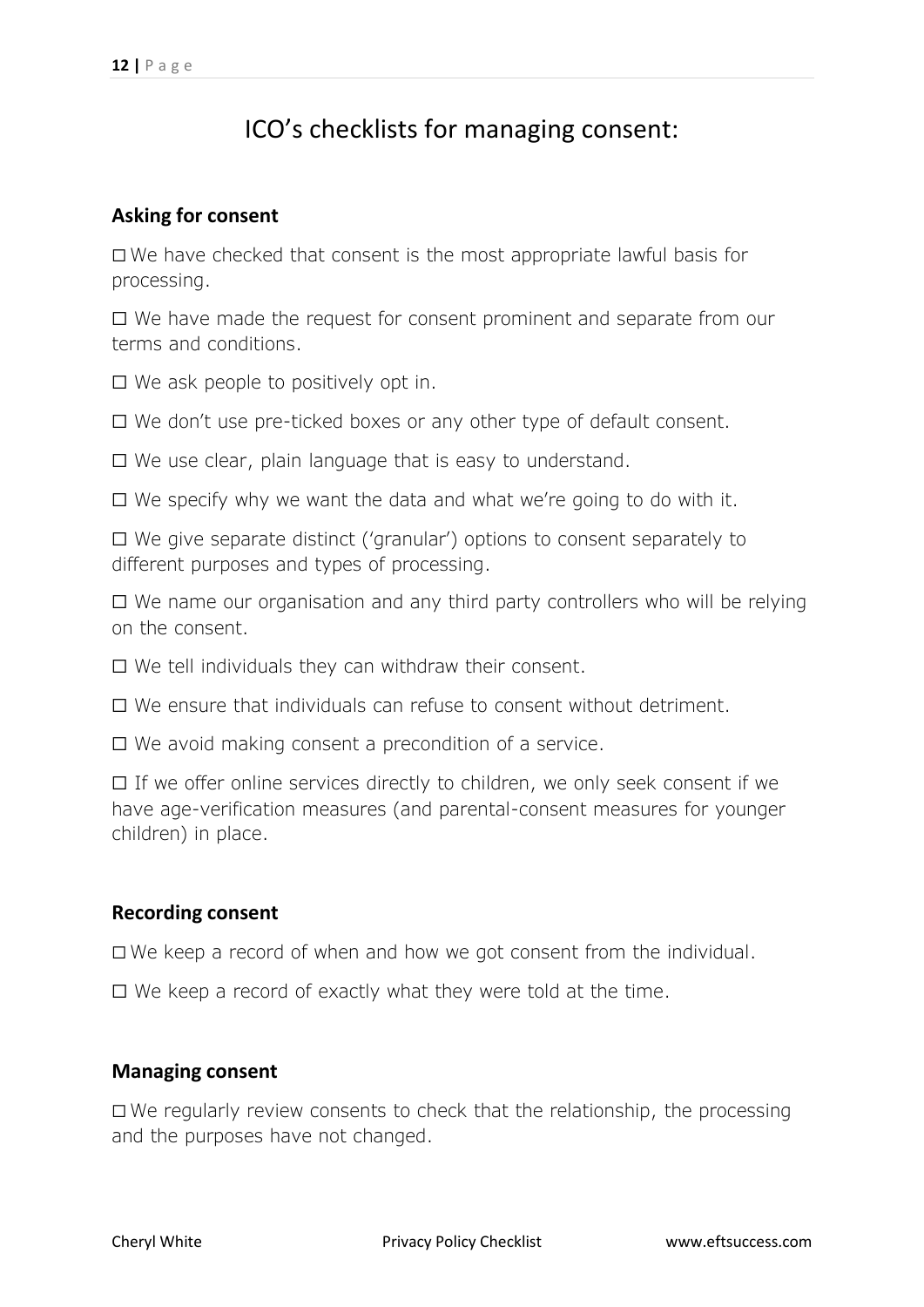☐ We have processes in place to refresh consent at appropriate intervals, including any parental consents.

☐ We consider using privacy dashboards or other preference-management tools as a matter of good practice.

☐ We make it easy for individuals to withdraw their consent at any time, and publicise how to do so.

☐ We act on withdrawals of consent as soon as we can.

☐ We don't penalise individuals who wish to withdraw consent.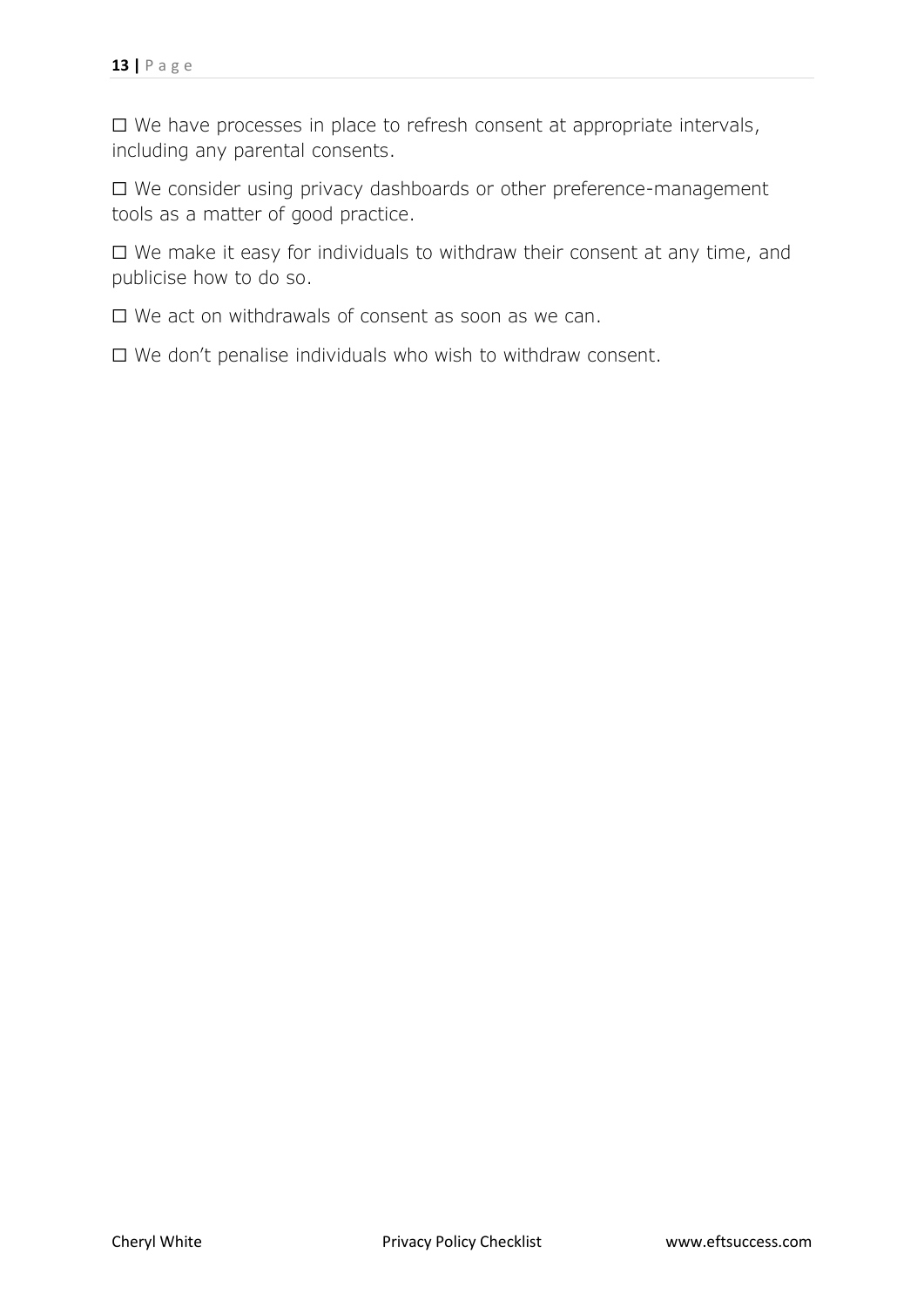## Handling objections questionnaire

How will you handle an objection?

How do (can) objections be submitted?

When does the right to object apply?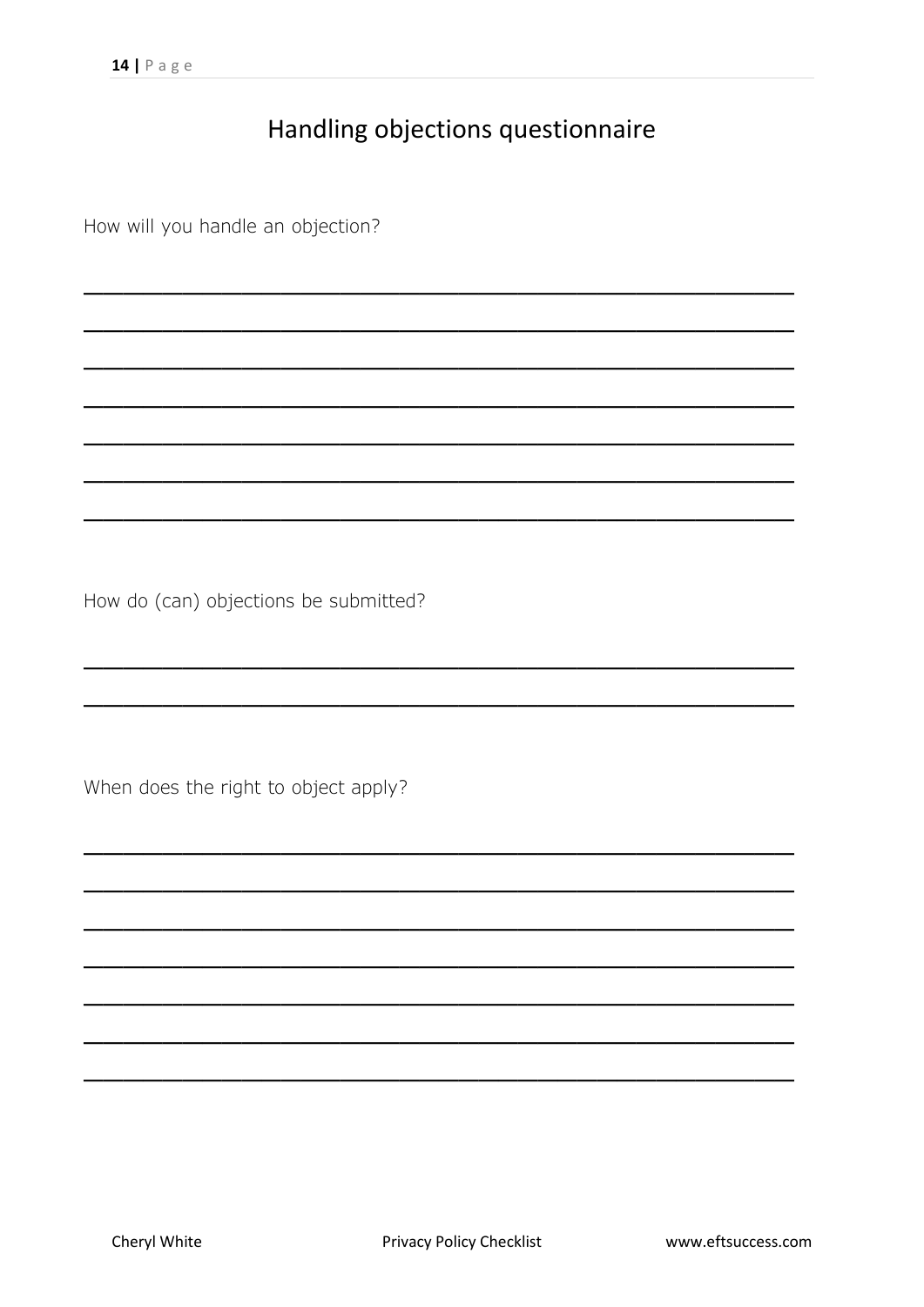What is your policy for recording objections you receive verbally?

\_\_\_\_\_\_\_\_\_\_\_\_\_\_\_\_\_\_\_\_\_\_\_\_\_\_\_\_\_\_\_\_\_\_\_\_

\_\_\_\_\_\_\_\_\_\_\_\_\_\_\_\_\_\_\_\_\_\_\_\_\_\_\_\_\_\_\_\_\_\_\_\_

\_\_\_\_\_\_\_\_\_\_\_\_\_\_\_\_\_\_\_\_\_\_\_\_\_\_\_\_\_\_\_\_\_\_\_\_

\_\_\_\_\_\_\_\_\_\_\_\_\_\_\_\_\_\_\_\_\_\_\_\_\_\_\_\_\_\_\_\_\_\_\_\_

\_\_\_\_\_\_\_\_\_\_\_\_\_\_\_\_\_\_\_\_\_\_\_\_\_\_\_\_\_\_\_\_\_\_\_\_

\_\_\_\_\_\_\_\_\_\_\_\_\_\_\_\_\_\_\_\_\_\_\_\_\_\_\_\_\_\_\_\_\_\_\_\_

\_\_\_\_\_\_\_\_\_\_\_\_\_\_\_\_\_\_\_\_\_\_\_\_\_\_\_\_\_\_\_\_\_\_\_\_

\_\_\_\_\_\_\_\_\_\_\_\_\_\_\_\_\_\_\_\_\_\_\_\_\_\_\_\_\_\_\_\_\_\_\_\_

\_\_\_\_\_\_\_\_\_\_\_\_\_\_\_\_\_\_\_\_\_\_\_\_\_\_\_\_\_\_\_\_\_\_\_\_

\_\_\_\_\_\_\_\_\_\_\_\_\_\_\_\_\_\_\_\_\_\_\_\_\_\_\_\_\_\_\_\_\_\_\_\_

\_\_\_\_\_\_\_\_\_\_\_\_\_\_\_\_\_\_\_\_\_\_\_\_\_\_\_\_\_\_\_\_\_\_\_\_

\_\_\_\_\_\_\_\_\_\_\_\_\_\_\_\_\_\_\_\_\_\_\_\_\_\_\_\_\_\_\_\_\_\_\_\_

When can you refuse an objection?

What information must you give to the individual along with your refusal?

On your privacy notice / privacy policy, is the right to object explained clearly, under it's own heading, separate from (not mixed in with) other information on rights?

\_\_\_\_\_\_\_\_\_\_\_\_\_\_\_\_\_\_\_\_\_\_\_\_\_\_\_\_\_\_\_\_\_\_\_\_

\_\_\_\_\_\_\_\_\_\_\_\_\_\_\_\_\_\_\_\_\_\_\_\_\_\_\_\_\_\_\_\_\_\_\_\_

\_\_\_\_\_\_\_\_\_\_\_\_\_\_\_\_\_\_\_\_\_\_\_\_\_\_\_\_\_\_\_\_\_\_\_\_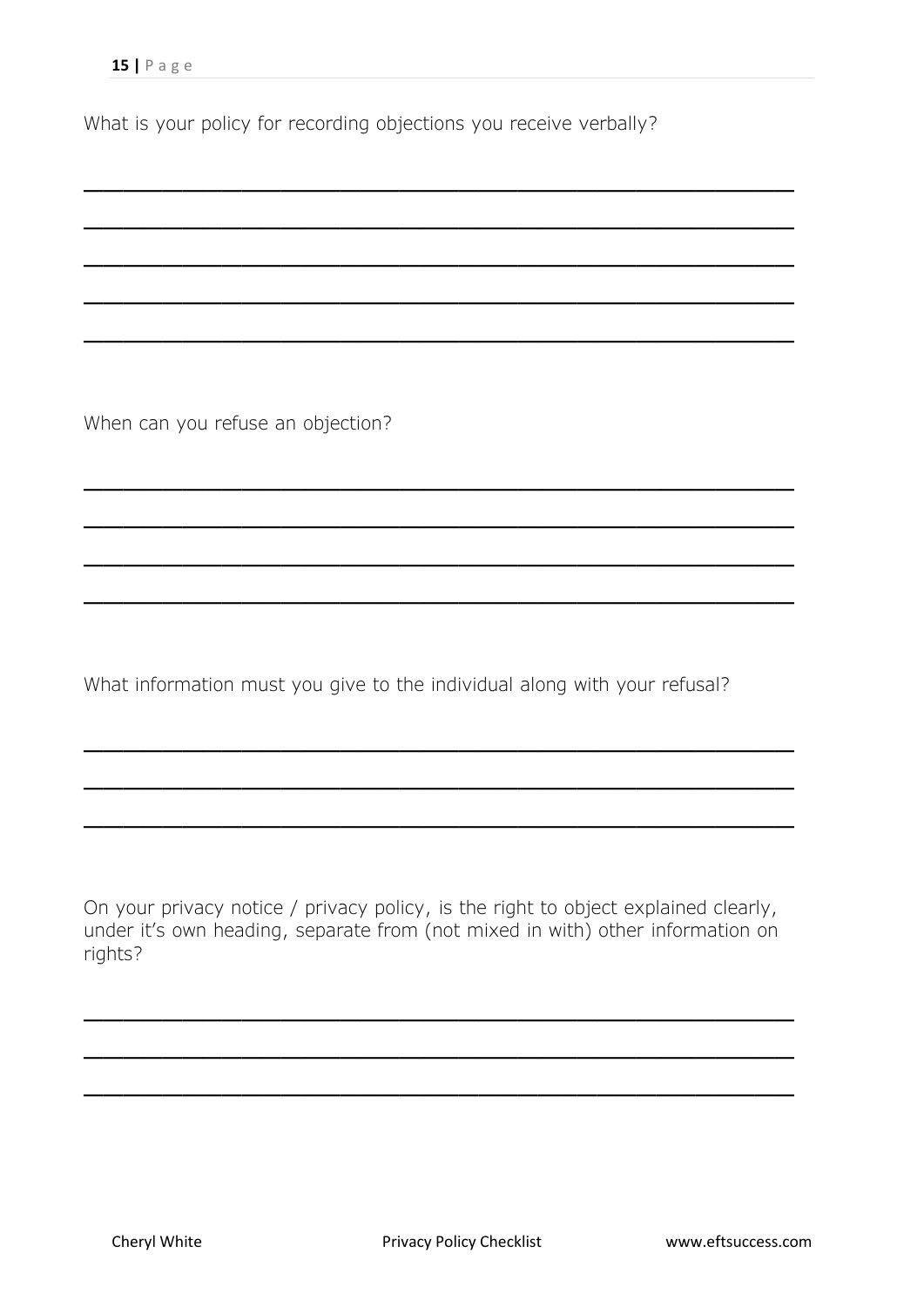Apart from in the privacy notice, when else should you or could you inform people of their right to object?

\_\_\_\_\_\_\_\_\_\_\_\_\_\_\_\_\_\_\_\_\_\_\_\_\_\_\_\_\_\_\_\_\_\_\_\_

\_\_\_\_\_\_\_\_\_\_\_\_\_\_\_\_\_\_\_\_\_\_\_\_\_\_\_\_\_\_\_\_\_\_\_\_

\_\_\_\_\_\_\_\_\_\_\_\_\_\_\_\_\_\_\_\_\_\_\_\_\_\_\_\_\_\_\_\_\_\_\_\_

\_\_\_\_\_\_\_\_\_\_\_\_\_\_\_\_\_\_\_\_\_\_\_\_\_\_\_\_\_\_\_\_\_\_\_\_

\_\_\_\_\_\_\_\_\_\_\_\_\_\_\_\_\_\_\_\_\_\_\_\_\_\_\_\_\_\_\_\_\_\_\_\_

How will you make sure you reply to an objection within one month, including (if successful) erasing the objectionable information?

\_\_\_\_\_\_\_\_\_\_\_\_\_\_\_\_\_\_\_\_\_\_\_\_\_\_\_\_\_\_\_\_\_\_\_\_

\_\_\_\_\_\_\_\_\_\_\_\_\_\_\_\_\_\_\_\_\_\_\_\_\_\_\_\_\_\_\_\_\_\_\_\_

\_\_\_\_\_\_\_\_\_\_\_\_\_\_\_\_\_\_\_\_\_\_\_\_\_\_\_\_\_\_\_\_\_\_\_\_

\_\_\_\_\_\_\_\_\_\_\_\_\_\_\_\_\_\_\_\_\_\_\_\_\_\_\_\_\_\_\_\_\_\_\_\_

\_\_\_\_\_\_\_\_\_\_\_\_\_\_\_\_\_\_\_\_\_\_\_\_\_\_\_\_\_\_\_\_\_\_\_\_

\_\_\_\_\_\_\_\_\_\_\_\_\_\_\_\_\_\_\_\_\_\_\_\_\_\_\_\_\_\_\_\_\_\_\_\_

\_\_\_\_\_\_\_\_\_\_\_\_\_\_\_\_\_\_\_\_\_\_\_\_\_\_\_\_\_\_\_\_\_\_\_\_

What steps will you take and methods will you use to erase, suppress or stop the processing of personal data?

\_\_\_\_\_\_\_\_\_\_\_\_\_\_\_\_\_\_\_\_\_\_\_\_\_\_\_\_\_\_\_\_\_\_\_\_

\_\_\_\_\_\_\_\_\_\_\_\_\_\_\_\_\_\_\_\_\_\_\_\_\_\_\_\_\_\_\_\_\_\_\_\_

\_\_\_\_\_\_\_\_\_\_\_\_\_\_\_\_\_\_\_\_\_\_\_\_\_\_\_\_\_\_\_\_\_\_\_\_

\_\_\_\_\_\_\_\_\_\_\_\_\_\_\_\_\_\_\_\_\_\_\_\_\_\_\_\_\_\_\_\_\_\_\_\_

\_\_\_\_\_\_\_\_\_\_\_\_\_\_\_\_\_\_\_\_\_\_\_\_\_\_\_\_\_\_\_\_\_\_\_\_

\_\_\_\_\_\_\_\_\_\_\_\_\_\_\_\_\_\_\_\_\_\_\_\_\_\_\_\_\_\_\_\_\_\_\_\_

\_\_\_\_\_\_\_\_\_\_\_\_\_\_\_\_\_\_\_\_\_\_\_\_\_\_\_\_\_\_\_\_\_\_\_\_